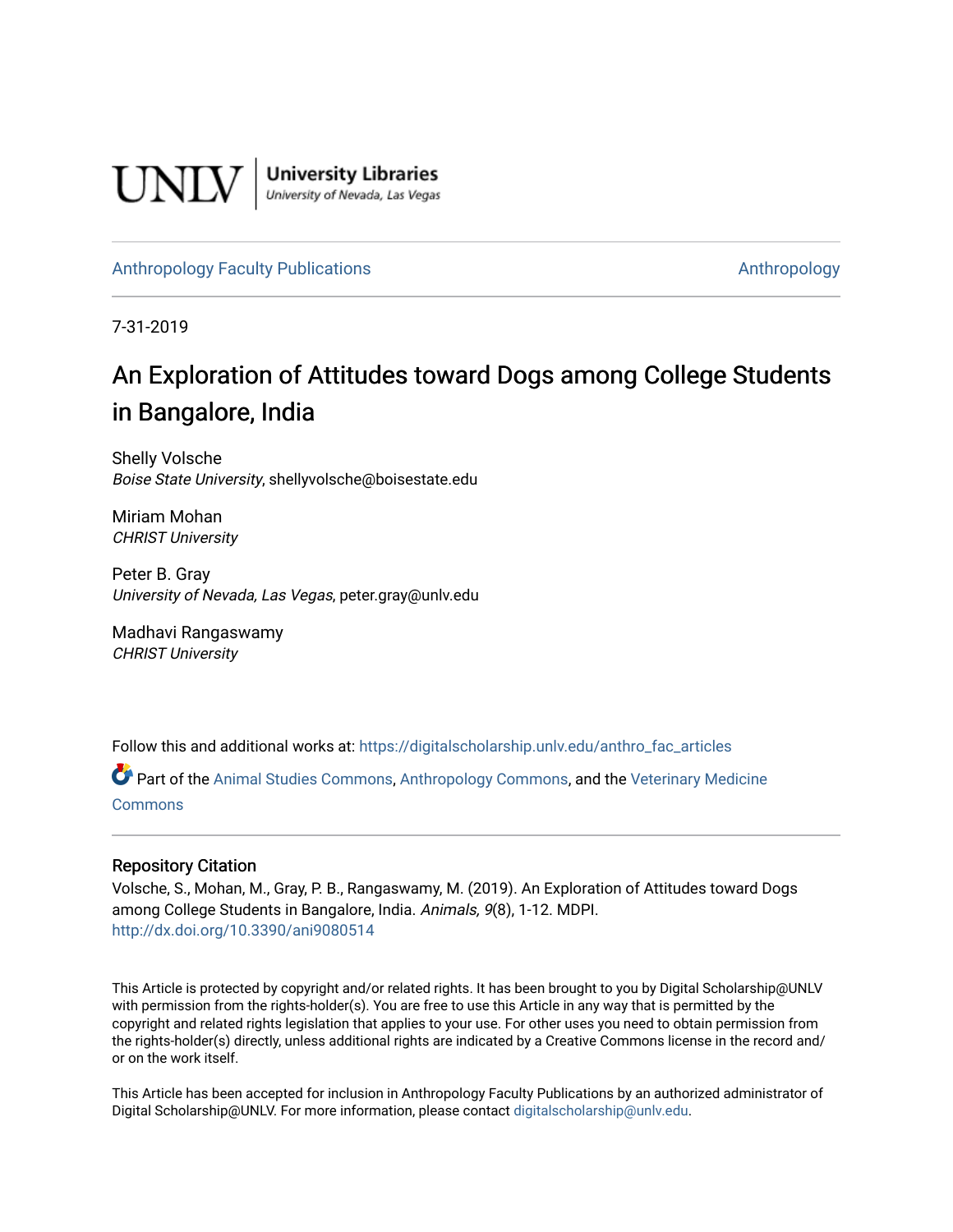

*Article*



# **An Exploration of Attitudes toward Dogs among College Students in Bangalore, India**

**Shelly Volsche 1,[\\*](https://orcid.org/0000-0002-0549-1318) , Miriam Mohan <sup>2</sup> , Peter B. Gray [3](https://orcid.org/0000-0003-1774-2468) and Madhavi Rangaswamy [2](https://orcid.org/0000-0002-6140-889X)**

- <sup>1</sup> Boise State University, Boise, ID 83725, USA<br><sup>2</sup> CHPIST (Deemed to be University), Boncal
- <sup>2</sup> CHRIST (Deemed to be University), Bengaluru, Karnataka 560029, India
- <sup>3</sup> University of Nevada, Las Vegas, Las Vegas, NV 89154, USA
- **\*** Correspondence: shellyvolsche@boisestate.edu

Received: 26 June 2019; Accepted: 30 July 2019; Published: 31 July 2019



**Simple Summary:** The presence of dogs in urban spaces and family homes is becoming increasingly common worldwide. Despite this, investigations into cultural variations in this practice are still new. Using self-report, pen-and-paper surveys, we explored attitudes toward both pet dogs and stray dogs in an urban, college sample in Bangalore, India. We found a notable presence of pet dogs in homes or desire to have a pet dog, as well as the use of affiliative terms (family, companion) regarding these pets. Not surprisingly, we also found expected sex differences between men's and women's attitudes toward pet dogs and stray dogs in shared, urban spaces.

**Abstract:** Conversations in the field of anthrozoology include treatment and distinction of food animals, animals as workers versus pests, and most recently, emerging pet trends including the practice of pet parenting. This paper explores attitudes toward pet dogs in the shared social space of urban India. The data include 375 pen-and-paper surveys from students at CHRIST (Deemed to be University) in Bangalore, India. Reflecting upon Serpell's biaxial concept of dogs as a relationship of *a*ff*ect* and *utility*, the paper considers the growing trend of pet dog keeping in urban spaces and the increased use of affiliative words to describe these relationships. The paper also explores potential sex differences in attitudes towards pet and stray dogs. Ultimately, these findings suggest that the presence of and affiliation with pet dogs, with reduced *utility* and increased *a*ff*ect*, is symptomatic of cultural changes typical of societies encountering the second demographic transition. Despite this, sex differences as expected based upon evolutionary principles, remain present, with women more likely to emphasize health and welfare and men more likely to emphasize bravery and risk taking.

**Keywords:** India; dogs; anthrozoology; human-animal interactions; companion animals; street dogs; attitudes; shared spaces; urban dogs; pet dogs

### **1. Introduction**

Despite its ubiquity, the role of "the dog" varies with social context. In 2011, Gray and Young [\[1\]](#page-11-0) found that dogs are the most frequently kept "pet" cross-culturally. However, the dogs in their data often served functions more akin to hunting aids, pest control, home sentinels, and even food. These utilitarian roles are distinct from the Oxford Living Dictionaries' definition of pet: "a domesticated or tamed animal kept for companionship or pleasure" [\[2\]](#page-11-1). In some cases, dogs may even be viewed as pests that carry disease [\[3](#page-11-2)[,4\]](#page-11-3). This is the case in many parts of India, where research on human-dog interactions often focuses on the relationships between dog bites, disease, and the view of domestic dogs as an invasive species [\[5,](#page-11-4)[6\]](#page-11-5).

This view is changing in many parts of the world, particularly in post-transition societies. Lesthaege [\[7\]](#page-11-6) identified the Second Demographic Transition (SDT) as a time in which specialization,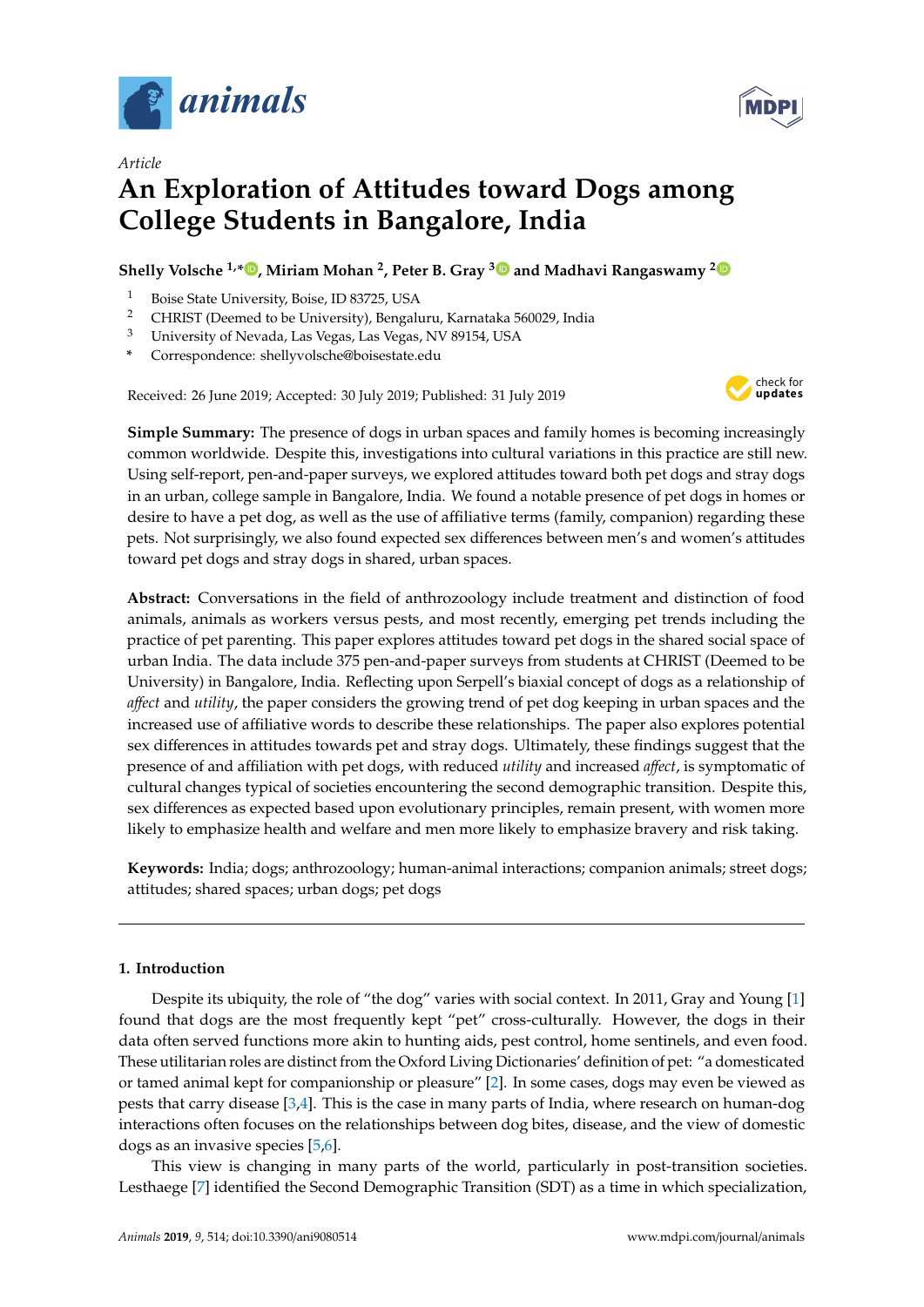opportunity, and transitions from the industrial complex would afford individuals increased autonomy. opportunity, and transitions from the industrial complex would afford individuals increased The SDT is marked by economic growth, decreased total fertility, increased educational attainment,<br>and the choice for the United States, arguably contributed States, and the United States, and United States, a and the choice for new types of household. For example, in the United States, arguably well past its and the rise while while while while while while while while while while while while while while while while while while SDT, women's educational and economic attainment continue to be on the rise while fertility rates have families who do not have children families who do not have children, and the children, and the children, and the childr have fallen [\[8\]](#page-11-7). It has also been observed that these families who do not have children, whether by<br>whether by choice or contrategies to personally their parents of apply their parents of apply their part of ap choice or circumstance, often choose to apply their parenting strategies to pets, especially dogs [\[9–](#page-11-8)[12\]](#page-11-9). apportantly, and translations from the marked at complex would allow mary radius increased translation.

To understand this wide range of attitudes toward domestic dog, Serpell [\[13\]](#page-11-10) proposes a biaxial To understand this wide range of attitudes toward domestic dog, Serpell [13] proposes a biaxial model. He suggests that whether viewing individual dogs or the cultural archetype "the dog", dogs model. He suggests that whether viewing individual dogs or the cultural archetype "the dog", dogs exist on two continuous axes that intersect and interact (see Figure [1\)](#page-2-0). On one axis is the *utility* of dogs, ranging from detrimental to beneficial to human interests. Beneficial *utility* includes roles such as those found by Gray and Young [\[1\]](#page-11-0), while detrimental *utility* includes disease carriers and dogs who are a found by Gray and Young [1], while detrimental *utility* includes disease carriers and dogs who are a potential danger to the humans with whom they share space. The other axis considers the *affect* related potential danger to the humans with whom they share space. The other axis considers the *affect* related to dogs, ranging from fear and loathing to love and identification. The *affect* axis may be viewed as encompassing measurable characteristics such as attachment, appreciation for the symbolism of the  $\ddot{\text{a}}$ animal, or the willingness to sympathize [\[14\]](#page-11-11).

<span id="page-2-0"></span>

**Figure 1.** Serpell's *a*ff*ect* and *utility* biaxial model.

ideologies exist in a nuanced space elsewhere in the resulting quadrants. This complexity modifies a person's attitudes toward dogs based upon prior experiences [14]. For example, a dog may be viewed with moderate *affect* as a result of its usefulness (high *utility*) in the family's mode of production. In other cases, fear of harm (negative affect) may be the result of low utility or a high probability of dangerous interactions. As dogs move further up the scale in affect, they often become neither positive nor negative in *utility* [14,15]. In these instances, dogs become well-loved but neither help nor harm the owner. In extreme cases, attachment may become detrimental on the *utility* scale, causing owners to incur negative life impacts because of prioritizing their dog's needs. Educational opportunities, global movements toward animal welfare, and growing global perceptions of animals as autonomous agents in need of protection from exploitation often contribute to these changes [15]. While there are instances of cultures who may be to the extreme on one or both axes, most

As societies move through the SDT, a trend exists toward urban centers that are less family friendly [\[16\]](#page-11-13) and generates a need to investigate the role of non-human animals at multiple social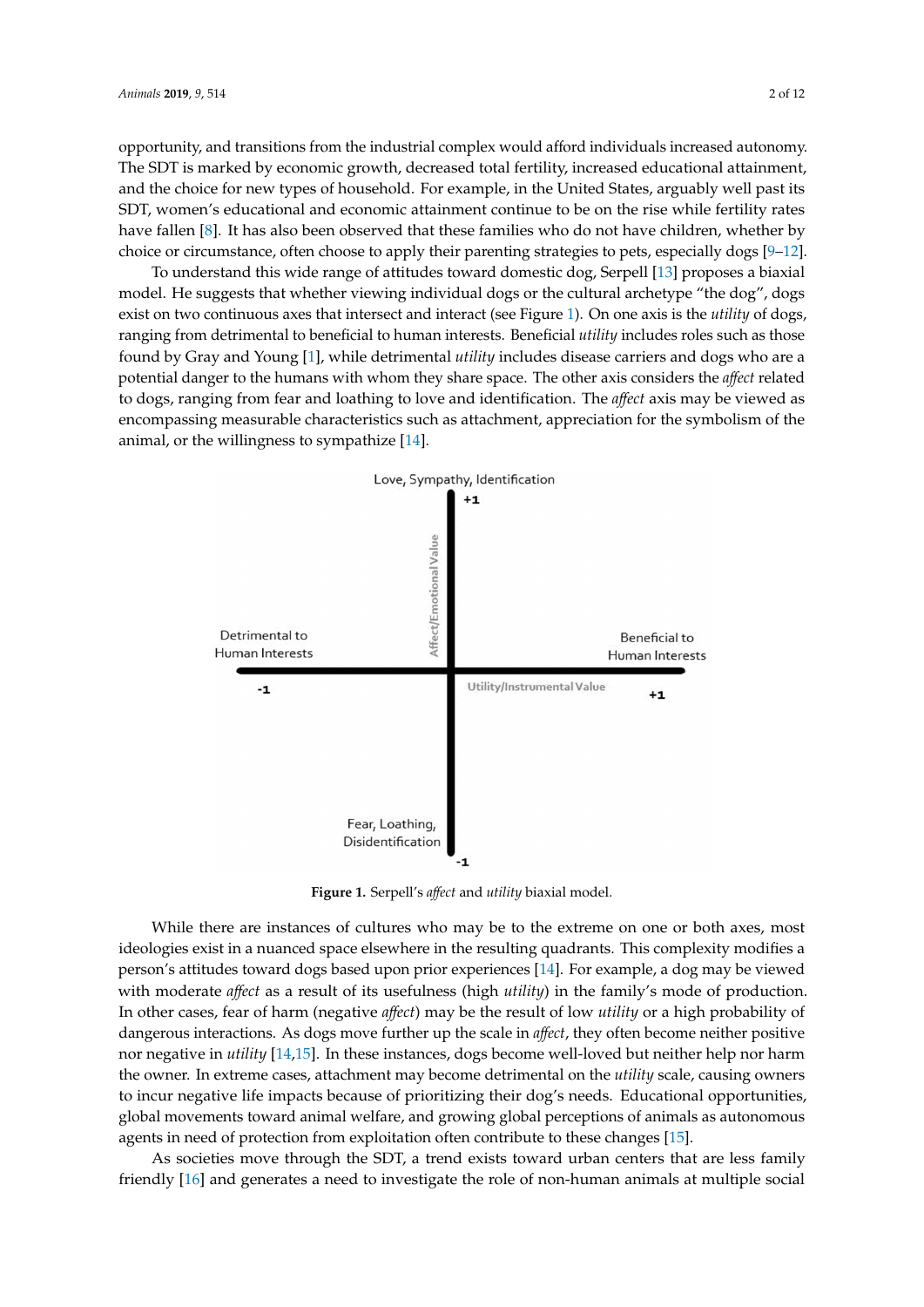levels, beyond "add non-human animals and stir" [\[17\]](#page-11-14). Rather, there is an increasing need to consider non-human animals as social actors with whom humans negotiate space and relationships. Based upon our observations of where, and when, pet keeping and pet parenting practices develop, the SDT serves as a catalyst to move pet dogs into the higher *a*ff*ect*, moderate *utility* quadrant of Serpell's model. South Korea [\[18\]](#page-11-15), Japan [\[19\]](#page-11-16), and China [\[20\]](#page-11-17) are each showing signs of embracing pet dogs in this way.

As part of investigating these changing attitudes toward dogs, a focus on human sex differences becomes relevant. Herzog [\[21\]](#page-11-18) found that women tend to be more likely to show positive attitudes toward animals, such as protectionism and a focus on wellbeing. In contrast, men in his review were more likely to engage in hunting and hold less favorable attitudes toward welfare efforts. On one hand, this makes sense given women's increased sensitivity to risk in contrast to men's higher frequency of risk-taking [\[22\]](#page-11-19). However, Blazina and Kogan [\[23\]](#page-11-20) found that young men's risk-taking with dogs and lack of empathy may also be due to increased awareness of social expectations connected to norms of masculinity.

#### *1.1. Dogs in India*

Despite the amount of prior work, little research has been done to explore if and how these changes are present in India. A colonial history has left an imprint on modern relationships between Indians and dogs. There are mixed reactions among people and the government regarding how to handle strays in urban areas, and much of the concern is driven by fear of disease such as rabies [\[24\]](#page-11-21). Initially, stray populations were controlled by collecting unowned dogs and euthanizing those who were unfit for adoption. More recently, pressures from animal welfare organizations have resulted in animal birth control practices based upon trapping, neutering, and releasing or adopting strays. This practice is supported by certified veterinary schools and trained and certified members of society, many of whom also become certified in handling dogs and feeding colonies [\[25\]](#page-11-22).

Most related scholarly work in India continues to focus on free-ranging dogs. This research finds that dogs in rural Indian villages may belong to the community as shared dogs [\[26\]](#page-11-23) or are relegated to the edges of the village as pariahs [\[27\]](#page-12-0). Often, this work emphasizes the role free-ranging dogs play in disease vectors, particularly for rabies [\[28\]](#page-12-1) or as invasive species on local wildlife [\[5\]](#page-11-4). This is likely due to the large population of free-ranging dogs in many parts of India [\[29\]](#page-12-2), including both rural villages and urban centers. Social spaces are often shared, and despite disease concerns, some researchers argue that free-ranging dogs are an important part of the urban ecology [\[30\]](#page-12-3).

Amidst this focus on shared spaces and free-ranging dogs, the practice of pet dog keeping is growing sufficiently to support a burgeoning market for foods, veterinary care, and other supplies and resources that experts estimate to top \$270 million USD by 2019 [\[31\]](#page-12-4). Given that a contrast between urban and rural ideals toward free-ranging dogs has been observed in societies with similar historical backgrounds [\[32\]](#page-12-5), it seems likely that the SDT in urban centers changes perceptions of and sympathy toward free-ranging dogs. Despite the lack of comparative work between urban and rural areas done on India's dog attitudes, we argue that if the SDT does influence a society's *a*ff*ect* toward "the dog," we should be able to capture a positive *a*ff*ect* toward dogs in a sample of educated, urban young adults.

The aims of this exploratory study were to (a) investigate current attitudes among an urban, college cohort in India regarding pet and free-ranging dogs; (b) determine what, if any, sex differences exist between the attitudes of male and female respondents; and (c) determine what, if any, perceived differences exist between participants and their elders (i.e., parents, grandparents). We chose a convenience sample of urban, college students in Bangalore, India, and included our survey questions as part of a larger project probing the role of grandparents in college students' lives.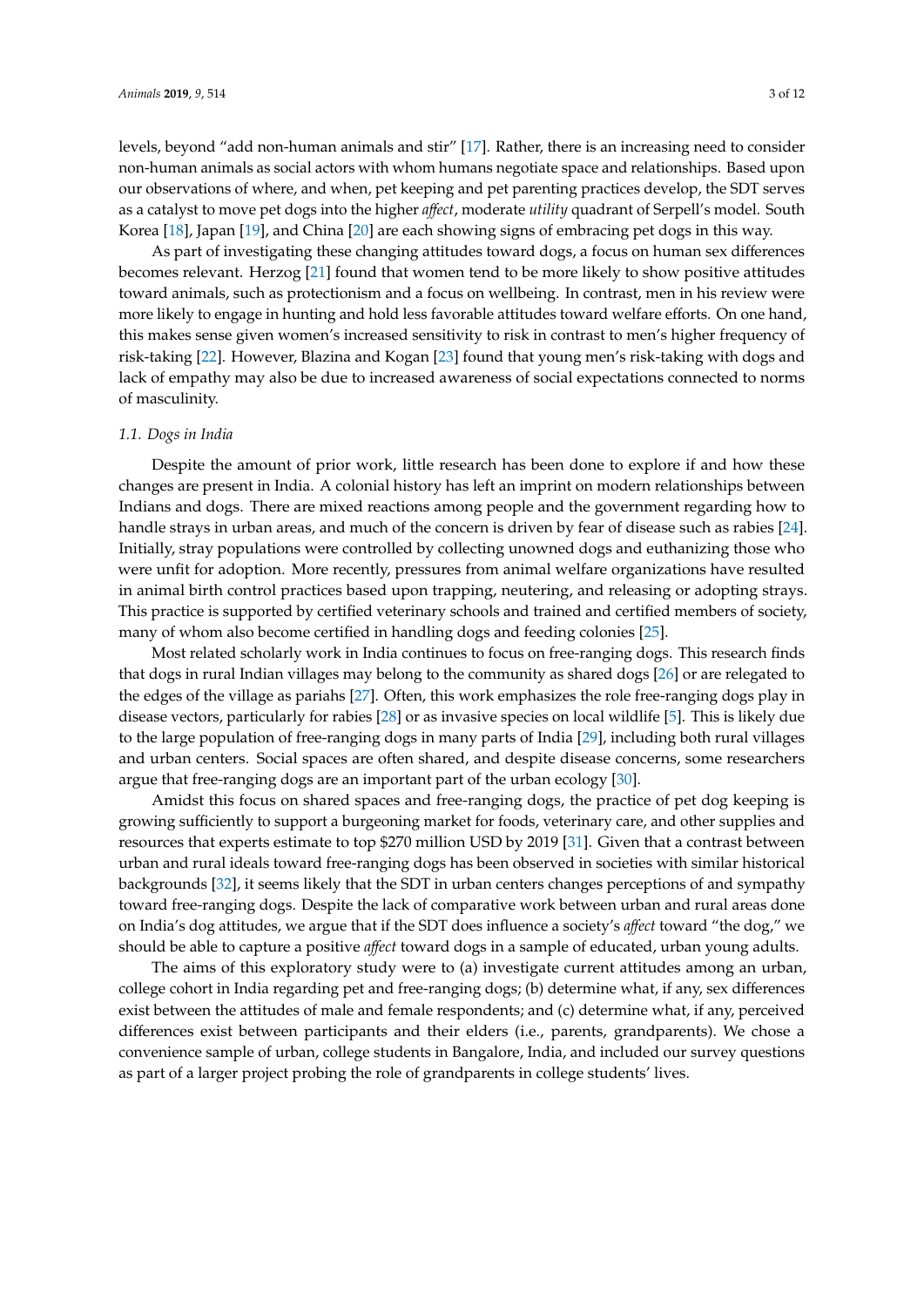#### **2. Materials and Methods**

#### *2.1. Participants and Procedures*

We recruited respondents aged 17- to 25-years of age from the undergraduate and graduate student population at Christ (deemed to be University) in Bangalore, India. Flyers were posted on campus with information for interested individuals to respond. While completing the Informed Consent, individuals were asked to confirm their student status, age, and lack of children. Upon completion of the consent forms and the survey, respondents were offered a coupon to exchange for breakfast and coffee/tea.

Recruitment and data collection began only after approval of appropriate ethics review boards at both institutions. The study was deemed exempt by Social/Behavioral IRB at University of Nevada, Las Vegas and CHRIST (Deemed to be University) committee reviewed the proposal and related documents, then issued an approval certificate on the basis of little or no harm and complete compliance with the institution's ethical rules. A letter attesting approval to collect data on campus was received from the Student Affairs Director as well.

#### *2.2. Questionnaire Design*

We utilized a paper-and-pencil questionnaire format written in English, as it was determined that English is the predominant language spoken by students. The survey included general demographic questions (e.g., age, gender, and socioeconomic status). The Kuppuswamy scale uses education level, profession, and income of the head of household to compute a score that indicates socioeconomic status levels [\[33\]](#page-12-6). We did not ask any questions regarding religion given the sensitivity of the area; however, it was noted by the coauthors that the university includes many students of non-Christian backgrounds.

Additional questions regarded current and future dog ownership (See Appendix [A\)](#page-10-0). If individuals answered yes to "Do you have a pet dog?", an additional subset of questions sought to better understand the perspective of owned dogs. These open-ended questions included "where does it sleep?"; "Is your dog tied, chained, or otherwise confined to your home?"; "What do you regularly feed it?"; "Does it have a name?"; and "How do you demonstrate affection for your pet dog?". The question "How do others in your family treat or interact with your pet dog?" sought to understand variations in generation and gendered ideals regarding pet dogs. Related questions sought to understand family involvement and attitudes toward dogs. For example, "Do you have conversations with your family regarding (pet or stray) dogs?" with the options "Yes" or "No" was asked for pet dogs and stray dogs separately. Likewise, "How do your attitudes toward (pet or stray) dogs compare with your elders (mother, father, grandparents)?" with the options "same/similar," "more positive," "more negative," and "can't say" was asked for pet dogs and stray dogs separately.

Further questions investigated broader attitudes toward dogs, regardless of current ownership. Responses to "What is the main purpose of having a pet dog?" included "pet," "playmate," "companion," "family," "protector," and "worker." Additionally, a space for "other (please explain)" was provided to capture perspectives that may have been missed during creation of the survey. Respondents were also asked whether they hope to have a dog in the future or whether they would prefer a pedigree dog, Indie (local stray) dog, or would adopt either. Finally, open-ended questions included "Is there anything else you would like to share with us regarding your views on pet dogs?" and "Is there anything else you would like to share with us regarding your views on stray dogs?" gave respondents opportunities to expand upon items or provide information they felt was not otherwise covered.

Finally, two lists of statements sought to understand attitudes toward pet dogs and stray dogs. Responses were measured on a 5-point Likert scale ranging from "1 = Strongly Agree" to "5 = Strongly Disagree." The pet dog list included statements such as "Regular veterinary care is important for pet dogs" and "Pet dogs should be trained to behave properly." The stray/feral dog list included statements such as "I am afraid of dogs on the street" and "I interact with stray/feral dogs." Though initially included to provide a comparison of attitudes toward pet dogs and street dogs, ultimately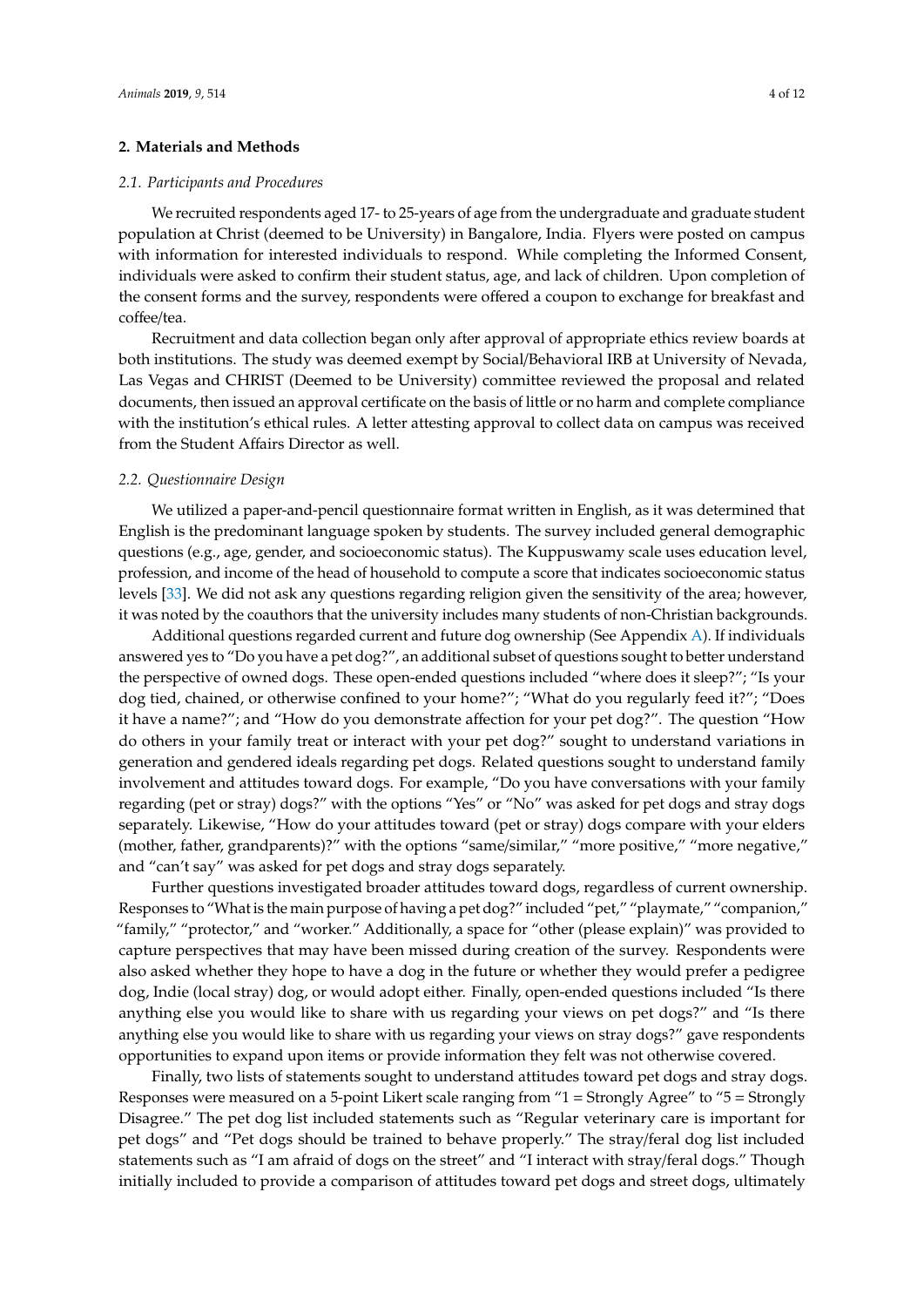these statements proved more useful in comparing gender differences in respondents' perceptions and behavior. The questions were originally written with common attitudes toward pet or stray dogs, respectively, in mind. As such, we acknowledge the questions may appear biased or leading. Despite this, as noted in the Results section, clear sex differences were present in our sample.

#### *2.3. Analysis*

Upon collection of surveys, answers were entered in Microsoft Excel and numerically coded as appropriate, then transferred to IBM SPSS V.24 for analysis. All respondents were given the option to leave blank any questions they were uncomfortable or uncertain answering. While these data would normally be removed from the sample, the unanswered questions were sporadic in nature. Removing them would result in a significantly smaller sample size on the most pertinent questions. As such, we report the total number of "no answer" in the results when appropriate. Demographic information is reported in terms of percentages and means. We used a Mann-Whitney *U*-test to analyze sex differences in the Likert scale questions regarding attitudes toward pet or stray dogs. Finally, any open-ended questions were reviewed using a standard thematics approach.

#### **3. Results**

A total of 375 surveys were completed. Respondents reported a mean age of 20.37 years (SD  $= 1.82$ ). A total of 129 (34.4%) men and 243 (64.8%) women responded, while 3 (0.8%) individuals did not report their gender. While socioeconomic status ranged from lower class to upper class, the population was heavily skewed toward upper (62.1%) and upper middle (26.9%) class. A total of 95 (25.3%) respondents currently own a dog, while 179 (47.7%) respondents reported wanting a dog in the future (See Table [1](#page-6-0) for demographic data). Of the 293 individuals who answered the question regarding breed preference, 62.1% stated they preferred a pedigree/purebred dog, 19.1% preferred an Indie (local stray) dog, and 18.8% either circled both or responded by writing "either."

| Gender                                           | $n\ (\%)$     |  |  |
|--------------------------------------------------|---------------|--|--|
| Female                                           | 243 (64.8%)   |  |  |
| Male                                             | 129 (34.4%)   |  |  |
| No Answer                                        | $3(0.8\%)$    |  |  |
| Socioeconomic Status                             |               |  |  |
| <b>Upper Class</b>                               | $233(62.1\%)$ |  |  |
| <b>Upper Middle Class</b>                        | 101 (26.9%)   |  |  |
| Lower Middle Class                               | $16(4.3\%)$   |  |  |
| <b>Upper Lower Class</b>                         | $5(1.3\%)$    |  |  |
| Lower Class                                      | $1(0.3\%)$    |  |  |
| No Answer                                        | $19(5.1\%)$   |  |  |
| Age                                              |               |  |  |
| Range = $17-25$ years, $\mu = 20.36$ , SD = 1.82 |               |  |  |
| Current Dog Ownership                            |               |  |  |
| Yes                                              | $95(25.3\%)$  |  |  |
| No                                               | 261 (69.6%)   |  |  |
| No Answer                                        | $19(5.1\%)$   |  |  |
| Desire for Future Dog Ownership                  |               |  |  |
| Yes                                              | 179 (47.7%)   |  |  |
| No                                               | 69 (18.4%)    |  |  |
| No Answer                                        | 127 (33.9%)   |  |  |

**Table 1.** Demographic data of survey respondents.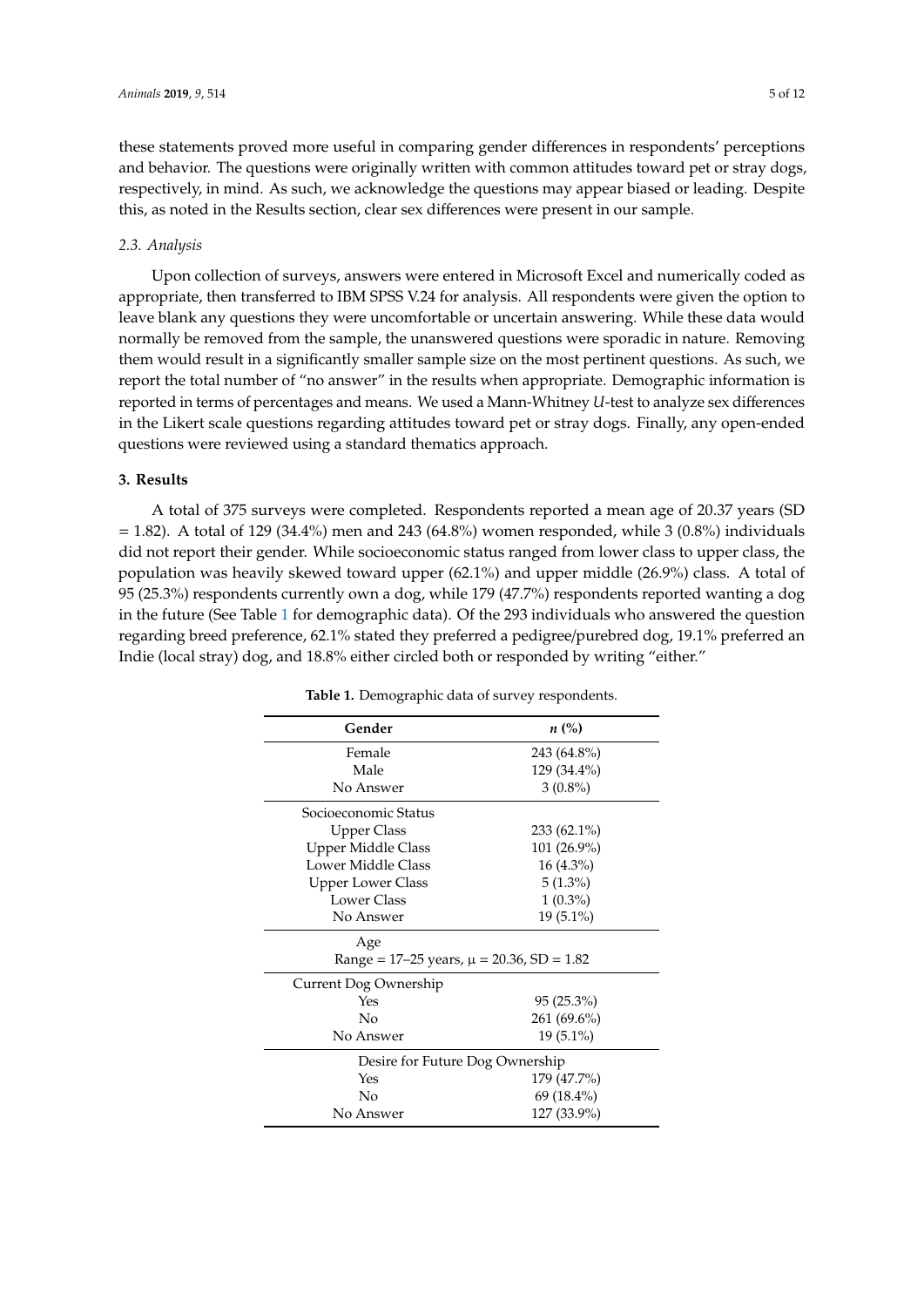|  | 6 OI 1. |  |
|--|---------|--|
|  |         |  |
|  |         |  |

<span id="page-6-0"></span>

| Gender                                           | $n\ (\%)$     |  |  |
|--------------------------------------------------|---------------|--|--|
| Dog Breed Preference (Purbred vs. Local/Indie) * |               |  |  |
| Pedigree/Purebred                                | $182(62.1\%)$ |  |  |
| Indie/Local Stray                                | 56 (19.1%)    |  |  |
| Either                                           | 55 (18.8%)    |  |  |
| Purpose of Dog <sup>**</sup>                     |               |  |  |
| Pet                                              | $18(7.5\%)$   |  |  |
| Playmate                                         | 19 (7.9%)     |  |  |
| Companion                                        | 103 (42.7%)   |  |  |
| Family                                           | 59 (24.5%)    |  |  |
| Protector                                        | $20(8.3\%)$   |  |  |
| Other                                            | $22(9.1\%)$   |  |  |
|                                                  |               |  |  |

**Table 1.** *Cont*.

\* 82 respondents did not answer the question on dog breed preference. Reported percentages are based upon the remaining 299 who did. \*\* 134 respondents did not answer the question on a dog's purpose. Reported percentages are based upon the remaining 241 who did.

One-hundred-thirty-four individuals did not answer the question "What is the main purpose of having a pet dog?". Additionally, despite the wording of the question asking for the "main purpose", there was no specification made regarding the number of options that could be chosen. As such, many respondents selected multiple options for this question. In these instances, we coded the response based upon the most affective option selected. (For example, if both "family" and "pet" were chosen, the answer was coded as "family.") This resulted in the following breakdown: "pet" (7.5%), "playmate" (7.9%), "companion" (42.7%), "family" (24.5%), "protector" (8.3%), and "other" (9.1%). When selecting "other," respondents were encouraged to explain, with answers ranging from "slave" and "status symbol" to "best friend" and "helper.

When asked whether they talk to their families about pet or stray dogs, the majority of respondents reported yes, with no statistically significant difference between the type of dog discussed (59.7% report discussing pet dogs while 57.9% report discussing stray dogs). Relatedly, respondents were asked about their attitudes toward pet dogs and stray dogs, separately, when compared with their elders. Response options included "same/similar," "more positive," "more negative," and "can't say." Most respondents stated they have "more positive" attitudes towards pet dogs (33.9%) and stray dogs (30.9%), some stated having "same/similar" attitudes toward pet dogs (23.5%) and stray dogs (28.5%), and the fewest answered "more negative" (8.3% for pet dogs, 12.3% for stray dogs). This suggests that urban, Indian college students are talking to their families about both pet dogs and stray dogs, and there may be a change across generations in the perception of dogs. We unpack this further in the Discussion.

We utilized a grounded theory and thematic approach to explore themes within responses to the open-ended questions regarding current dog ownership. When asked "how do you demonstrate affection for your pet dog?" the most common answers involved forms of kissing, cuddling, and hugging (29 out of 95 respondents), petting and grooming (26 out 95 respondents), and direct interaction like play and talking (29 out of 95 respondents). Only nine of 95 respondents reported feeding their dogs or using treats or food as a show of affection.

In response to "where does it sleep?" nearly half of the respondents stated a sleeping place within the house. Of those, 28 specifically mentioned their dog sleeps with humans on furniture, like a couch, or in bed with members of the family. Eighteen respondents reported that the dog sleeps in a cage or kennel but did not specify if these spaces were inside the house or outside the house. Thirteen respondents specified that the dog sleeps outside, on the veranda, in the yard, or a car port. Given India's dichotomous relationship with dogs between urban and rural areas, it is also noteworthy that three individuals mentioned not having dogs in the city, but that they had dogs "in (their) hometown" or "at home, where we take care of the village dogs."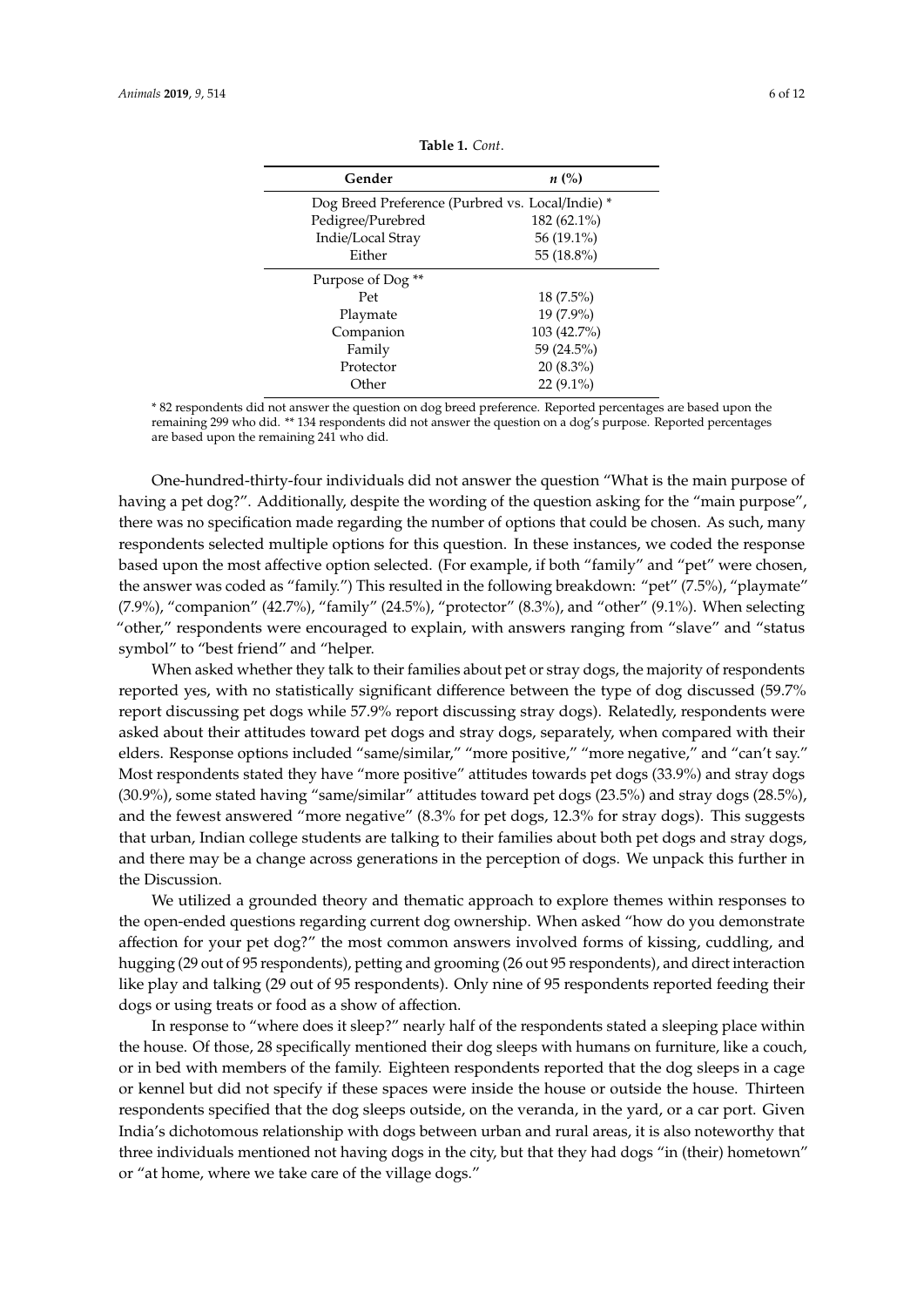When asked about what they regularly feed their dogs, respondents were split between traditional dog food (kibble types), home cooking, or a combination thereof. The most common home cooked foods included chicken, roti or rice, and potatoes. Other forms of meat were occasionally mentioned, and eggs and milk were also documented. Highlighting the range of attention and education regarding canine nutrition, variations of this home cooking and kibble combination spanned from one respondent to specifically mentioned giving their dog additional supplements to others who stated the dog ate "whatever it wants" or "whatever the family is eating."

Finally, Mann-Whitney *U* tests found significant sex differences in responses to the 5-point Likert scale questions on attitudes toward pet dogs and stray/feral dogs. Overall, female respondents were significantly more likely to agree with statements regarding the health and welfare of dogs, such as "Pet dogs should receive regular vaccinations" (*U* = 9670.00, *p* = 0.001) and "Pet dogs need regular exercise to stay healthy" ( $U = 9979.00$ ,  $p = 0.006$ ). Males were significantly more likely to agree with statements that display a lack of fear. For example, males were more likely to agree with the statement "I interact with stray/feral dogs" ( $U = 12626.50$ ,  $p = 0.023$ ) and more likely to disagree with the statement "I am afraid of dogs on the street" ( $U = 13016.00$ ,  $p = 0.038$ ). Interestingly, there appear to be agreements between males and females on statements related to humane education and media such as "Pet dogs should be spayed or neutered to control the population of unwanted dogs" ( $U = 10931.00$ ,  $p = 0.156$ ) or "Stray/feral dogs should be cleared from public spaces and streets" ( $U = 14376.00$ ,  $p = 0.642$ ). A complete list of statements, *U* scores, and *p*-values can be found in Table [2.](#page-7-0)

<span id="page-7-0"></span>

|                                                                                                                  | µ Rank<br>*: Men | $\mu$ Rank $\cdot$ :<br>Women | Mann-<br>Whitney U |     | # of Responses ** | <i>p</i> -Value |
|------------------------------------------------------------------------------------------------------------------|------------------|-------------------------------|--------------------|-----|-------------------|-----------------|
| Statements regarding perceptions of pet dogs                                                                     |                  |                               |                    | Men | Women             |                 |
| Regular veterinary care is important for pet dogs.                                                               | 188.15           | 155.48                        | 9895.00            | 112 | 220               | 0.001           |
| Pet dogs should receive regular vaccinations.                                                                    | 189.16           | 154.16                        | 9670.00            | 112 | 219               | 0.001           |
| Pet dogs should be spayed or neutered to control<br>the population of unwanted dogs.                             | 154.48           | 169.63                        | 10931.00           | 111 | 217               | 0.156           |
| Pet dogs should be groomed (i.e., bathed, nails<br>clipped, oral hygiene) regularly.                             | 195.47           | 150.93                        | 8963.50            | 112 | 219               | 0.001           |
| Pet dogs need regular exercise to stay healthy.                                                                  | 182.78           | 155.28                        | 9979.00            | 110 | 218               | 0.006           |
| Pet dogs should be trained to behave properly.                                                                   | 187.14           | 150.65                        | 9170.00            | 110 | 215               | 0.001           |
| Statements regarding perceptions of stray/feral dogs                                                             |                  |                               |                    |     |                   |                 |
| Dogs are dangerous.                                                                                              | 194.98           | 172.80                        | 12877.50           | 125 | 235               | 0.045           |
| Dogs in packs are dangerous.                                                                                     | 192.51           | 174.90                        | 13311.50           | 125 | 236               | 0.117           |
| I am afraid of dogs on the street.                                                                               | 197.20           | 173.92                        | 13016.00           | 126 | 237               | 0.038           |
| Dogs are dirty animals.                                                                                          | 186.53           | 179.59                        | 14360.50           | 126 | 237               | 0.529           |
| I interact with stray/feral dogs.                                                                                | 164.01           | 189.27                        | 12626.50           | 125 | 235               | 0.023           |
| The sound of dogs barking is irritating.                                                                         | 168.39           | 188.50                        | 13216.50           | 126 | 236               | 0.072           |
| Stray/feral dogs should be cleared from public<br>spaces and streets.                                            | 184.40           | 179.17                        | 14376.00           | 126 | 235               | 0.642           |
| Stray/feral dogs are the concern of civic<br>bodies/non-governmental<br>organizations/communities/neighborhoods. | 159.13           | 157.33                        | 11451.00           | 117 | 198               | 0.861           |

**Table 2.** Likert scaled statements and associated *p*-values for sex differences.

\* Mean rank scores are listed for both male and female respondents. Lower scores suggest more agreement with the statement (based upon Likert scale ranks "1=Strongly Agree" to "5=Strongly Disagree." \*\* The total responses did not vary greatly between men and women. However, approximately 30 respondents who did not currently own a pet dog did not complete the questions regarding attitudes toward pet dogs.

#### **4. Discussion**

In this study, we utilized a paper-and-pencil questionnaire format that included questions related to demographics (e.g., age, gender, socioeconomic status), current and future dog ownership, attitudes toward pet and stray dogs, and perceptions of attitudes compared to other, older family members (parents, grandparents). The results suggest that our sample of urban, Indian college students exhibit attitudes of positive *a*ff*ect* toward pet dogs and practices in pet keeping that are like many other cultures entering or experiencing the Second Demographic Transition. This is particularly noted in questions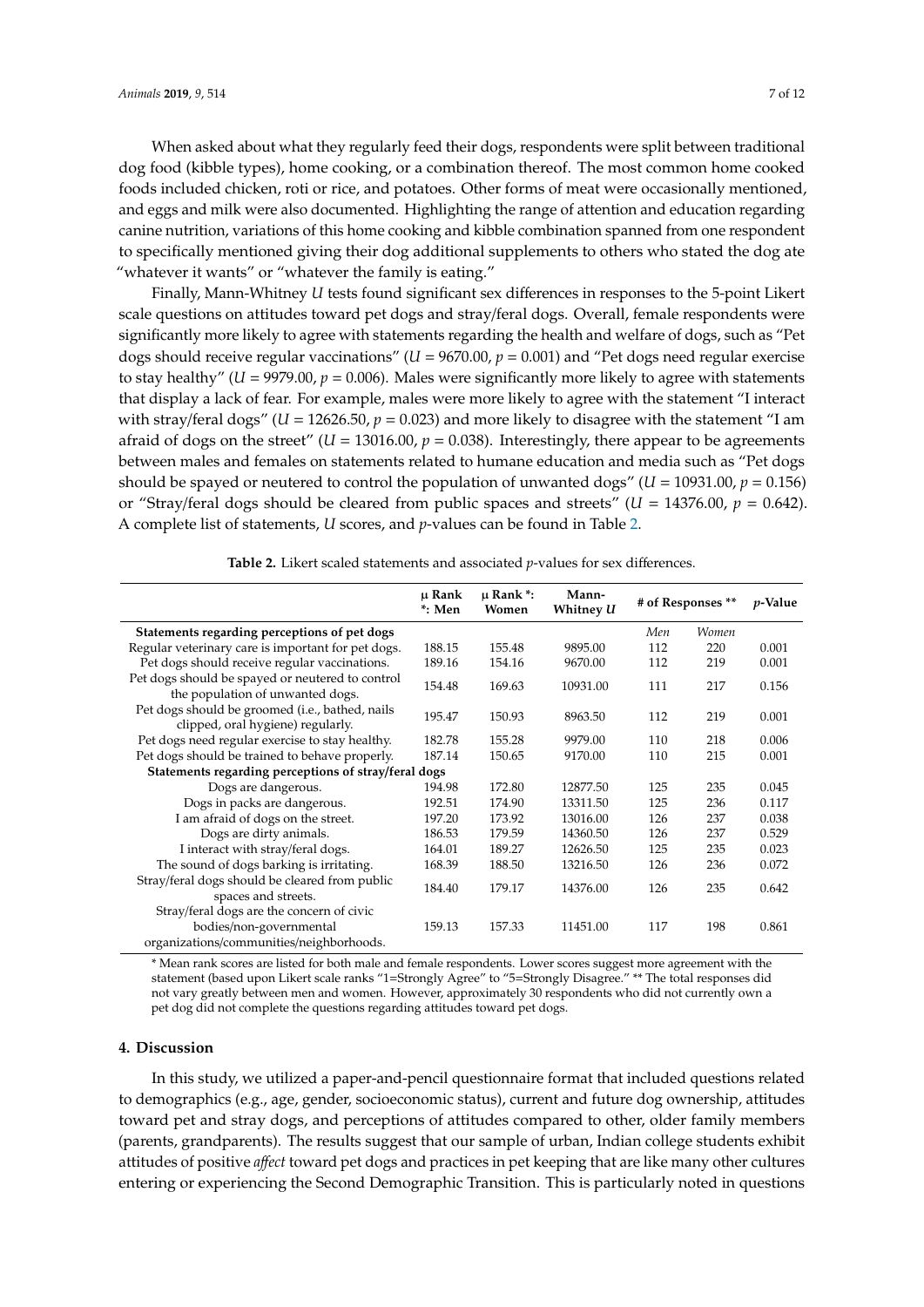regarding pet dog keeping practices among the respondents who currently own dogs, the large number of respondents who report hoping to own dogs in the future, and the reported value of dogs as family and companions.

It is important to highlight the words identifying the role of pet dogs. Over 50% of respondents identified dogs as "family" or "companion." In a culture often researched for its struggles with free-ranging dogs, it is noteworthy that dogs in respondents' urban homes are identified with terms suggesting human-like roles. This mirrors findings in a United States study in which women identified their relationships with pet dogs using similarly familial terms such as "guardian" or "parent" [\[10\]](#page-11-24). While these terms do not suggest identical levels of affinity, it is noteworthy that most are terms that would be used to relate to persons as opposed to beasts of burden. Likewise, Blouin [\[34\]](#page-12-7) found that individuals often identify dogs as child surrogates or companions as opposed to workers or pests when perceiving dogs with a humanistic or protectionistic attitude. This transition in the role identification of pet dogs appears to be emerging in various cultures worldwide.

This is reflected in the nearly 50% of respondents who reported wanting a pet dog in the future, as well as the ways in which current pet dog owners in this sample display affection. Petting, kissing, hugging, and cuddling were among the most common forms of expression reported among those who currently owned pet dogs. Likewise, play and talking to pet dogs was also mentioned repeatedly. These displays of affection mirror what is commonly seen in post SDT media (i.e., movies, social media posts), advertisements, and regularly at pet related events [\[35\]](#page-12-8). Given that most respondents reported a "more positive" or "same/similar", it stands to reason that a trend toward this type of attached, increased *a*ff*ect* pet dog keeping is likely to continue.

Similarly, the feeding practices of respondents who own dogs are noteworthy. Most respondents either feed commercial kibble, home cooking, or a combination thereof. While it is possible that these feeding practices come from a lack of spending on pet dogs in the home (i.e., feeding whatever is available), this is unlikely the case given the socioeconomic status of the respondents and their families. Rather, it is more likely that these individuals are attempting to engage in quality care of the pet dogs in their homes, contributing to the nearly \$270 million USD pet products industry in India [\[31\]](#page-12-4).

It appears that changes to our relationships with pet dogs can be viewed as indicative of broader cultural changes. Using Serpell's [\[13\]](#page-11-10) biaxial model, environments in which pet dogs move into the high *a*ff*ect*, moderate or zero *utility* quadrant are often those on the edge of or already well into their second demographic transition (SDT). Education rates are high, traditional industry is giving way to technology and specialization, and fertility rates are low [\[7,](#page-11-6)[8\]](#page-11-7). India is likely undergoing the SDT in many urban areas. As early as the 1960s and 1970s, Goode [\[36\]](#page-12-9) reported that India was already seeing a transition from the joint family unit to a nuclear family consisting predominantly of a married couple and their children. Singh [\[37\]](#page-12-10) provides evidence that the nuclear family has arrived as the dominant form of familial residence, particularly in urban centers where education and occupational specialization thrive. If the SDT in India follows trends seen in other cultures [\[7](#page-11-6)[,8](#page-11-7)[,11](#page-11-25)[,13](#page-11-10)[,18–](#page-11-15)[20\]](#page-11-17), the attitudes our respondents displayed toward pet dogs may suggest that upcoming generations may preference pets and personal authenticity over familial expectations of marriage and large families, at least in the higher socioeconomic groups.

This may be particularly true as more females attend university and seek professional careers. Repeatedly, a connection is found between female reproduction and educational attainment. Looking at women's reproduction across socioeconomic and educational status in India, Bhat [\[38\]](#page-12-11) found that fertility delays and declines were not only connected to an individual female's education. Rather, diffusion of contraceptive practices to parents resulted in reduced fertility among illiterate women who chose to emphasize educational attainment for their daughters. This further suppression of fertility and continued delay of marriage often intersects with individuals who choose to engage in high *a*ff*ect*, moderate or zero *utility* relationships with pet dogs as family or surrogate children [\[9–](#page-11-8)[11\]](#page-11-25).

For this reason, it is also interesting to see that evolutionarily expected sex differences appear in attitudes toward pet dogs and stray/feral dogs. Since it is unlikely that a large percentage of any age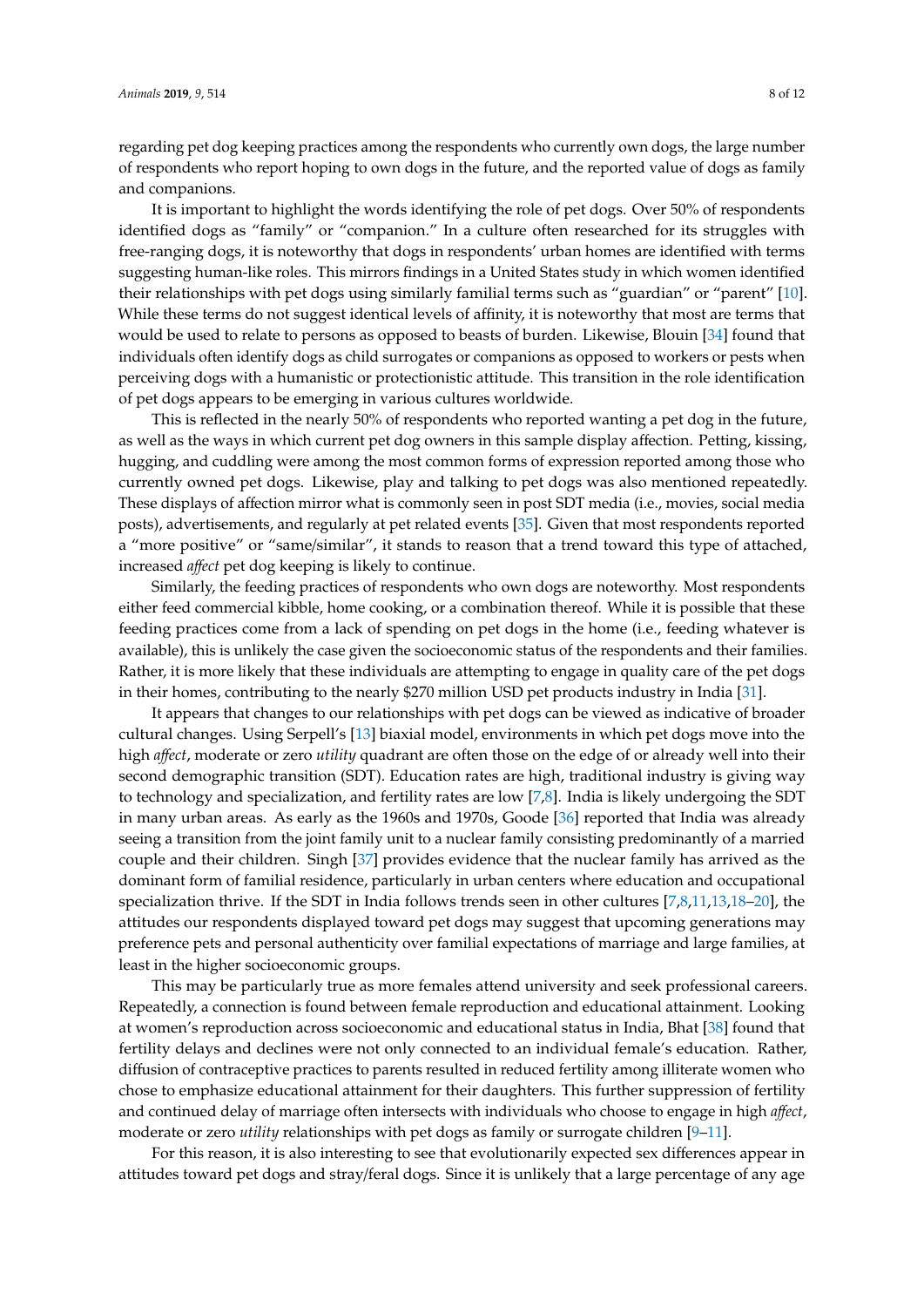cohort will forego parenthood, it makes sense that female respondents were significantly more likely to agree with statements of caretaking, health, and welfare (for example, "Pet dogs should be groomed regularly") while male participants are more likely to agree with statements that suggest bravery or a lack of fear (for example, "I interact with stray/feral dogs"). A systematic review completed by Archer [\[39\]](#page-12-12) found that men are more likely to participate in risk-taking, competitive behaviors, while women are more skilled in social domains and are more likely to display empathy. Likewise, literature on parenthood consistently supports that women are more involved in hand's on, direct care [\[40](#page-12-13)[,41\]](#page-12-14) which often translates toward sex differences in care toward other species.

As the first species domesticated by humans, *Canis familiaris* has been with us for at least 15,000 years [\[4\]](#page-11-3). This extensive history together has seen the human-canine bond evolve from one of primarily low *a*ff*ect* and high *utility* to one that is becoming increasingly high *a*ff*ect* and moderate or zero *utility*. While variation continues to remain, it appears that the domestic dog is continuing to move further into our homes [\[15\]](#page-11-12). Global influences and technology are pushing urban centers into the Second Demographic Transition, with a growing emphasis on personal development that results in multiple shifts in the practice of family. These changes involve reduced fertility, delayed marriage, and the inclusion of non-human animals in the family—especially the dog. Based upon the current study and related literature, we suggest that it is time to view human-dog relationships as a symptom of major social changes resulting from these trends.

#### **5. Conclusions**

Further research is needed to determine whether the results of this study remain for other populations within India and other cultures. Similarly, ethnographic observations and interviews may serve to provide clarification between the reported ideals and the daily practice of human-dog relationships. Nonetheless, the literature continues to grow, and more data suggest that there is a transition occurring in the practice of the bond between humans and "human's best friend."

As is always the case, there are limitations to this study. To begin, all surveys are self-reported, remaining open to the intentional or unconscious bias of the respondents. This may add to or be the result of expectations related to the skewed socioeconomic status of the respondents toward upper-middle and upper class. Relatedly, the actual daily practices of pet dog keeping in India may not be reflected in these data, given that not all members of the population, urban or rural, have the same access to resources to care for dogs in the same manner.

Likewise, only one generation was surveyed, which may lead to irregularities in the actual versus perceived differences regarding attitudes toward pet dogs. To avoid potential biases, it would be relevant to repeat the study and attempt to target both or multiple generations to determine whether this trend continues to hold. However, it is worth noting that a comparison of existing literature with the results of this survey suggest that the reported differences in attitudes toward pet dogs would remain.

Finally, while much of the literature on the growing trend toward affective pet keeping describes the trend in positive light, our collective personal experiences working with pet owners, volunteering in animal welfare programs, and speaking to other researchers suggests another side needs investigation. Future work should seek to understand why animal abandonment happens while considering these reported attitudes. Though we surveyed urban, college students, many of whom own dogs, this does not negate the large population of free-ranging dogs in India and other parts of the world. Likewise, if humans are embracing pets as family, a deeper understanding is needed of how and why these animals end up relinquished in shelters or abandoned on the street.

Despite these limitations, the current research adds to a growing body of literature that, when combined, suggests a trending change in how humans are interacting with their pet dogs. As shifts in this relationship occurred in our past when food became fellow hunters and fellow hunters became home protection, we argue that watching the many ways in which the human-dog bond responds to social changes across the globe may provide light on human trends in urban living and kinship.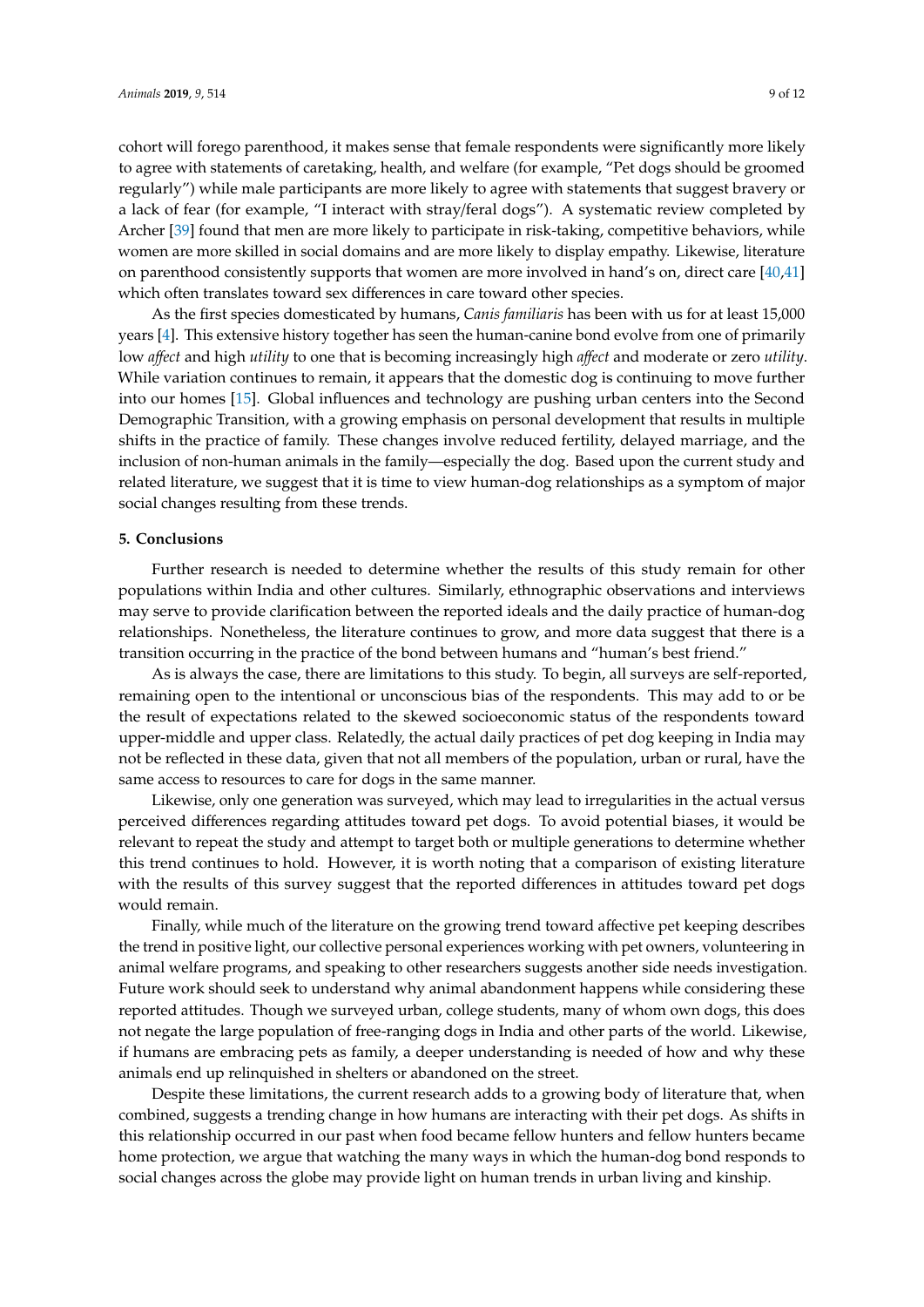**Author Contributions:** Author contributions for this manuscript are as follows: conceptualization, P.B.G., M.R. and S.V.; methodology, P.B.G., M.R., and S.V.; formal analysis, S.V.; investigation, S.V., M.M., P.B.G., and M.R.; data curation, M.M. and M.R.; writing—original draft preparation, S.V.; writing—review and editing, S.V., M.M., P.B.G., and M.R.; supervision, M.R. and M.M.; project administration, P.B.G. and M.R.; funding acquisition, P.B.G. Authorship is limited to those who have contributed substantially to the work reported.

**Funding:** This research received no external funding, though was supported by funding from the University of Nevada, Las Vegas.

**Conflicts of Interest:** The authors declare no conflict of interest.

#### <span id="page-10-0"></span>**Appendix A**

List of questions included in the survey beyond demographics.

| Questions regarding pet dog ownership:                                                                      |
|-------------------------------------------------------------------------------------------------------------|
| Do you have a pet dog? Yes/No                                                                               |
| If yes, please answer the following questions:                                                              |
| How many dogs?                                                                                              |
| Age of your dog(s) $\_\_$                                                                                   |
| Where does it sleep?                                                                                        |
| Is your dog (1) tied, (2) chained, or (3) otherwise confined to your home?                                  |
| Is your dog allowed to roam the streets freely?                                                             |
| What do you regularly feed it?                                                                              |
| How do you demonstrate affection for your pet dog?                                                          |
| How do others in your family treat or interact with your pet dog?                                           |
| What is the main purpose of having a pet dog? (select only one)                                             |
| Pet                                                                                                         |
| Playmate                                                                                                    |
| Companion                                                                                                   |
| Family                                                                                                      |
| Protector                                                                                                   |
| Worker                                                                                                      |
| Other (specify in a word)                                                                                   |
| If you do not have a pet dog, would you like one in the future?<br>Yes/No                                   |
| Which type would you prefer as a pet? (a) Indie (local stray) dog or (b) pedigree dog                       |
| Do you have conversations with your family regarding pet dogs?<br>Yes/No                                    |
| How does your attitude toward pet dogs compare with your elders (mother, father, grandparents)?             |
| more positive<br>same/similar<br>more negative<br>can't say                                                 |
| Please answer the following questions regarding your perception of pet dogs. (5-point Likert Scale)         |
| Regular veterinary care is important for pet dogs.                                                          |
| Pet dogs should receive regular vaccinations.                                                               |
| Pet dogs should be spayed or neutered to control the population of unwanted dogs.                           |
| Pet dogs should be groomed (e.g., bathed, nails clipped, oral hygiene) regularly.                           |
| Pet dogs need regular exercise to stay healthy.                                                             |
| Pet dogs should be trained to behave properly.                                                              |
| Please answer the following questions regarding your perception of stray/feral dogs. (5-point Likert Scale) |
| Dogs are dangerous.                                                                                         |
| Dogs in packs are dangerous.                                                                                |
| I am afraid of dogs on the street.                                                                          |
| Dogs are dirty animals.                                                                                     |
| I interact with stray/feral dogs.                                                                           |
| The sound of dogs barking is irritating.                                                                    |
| Stray/feral dogs should be cleared from public spaces and streets.                                          |
| Stray/feral dogs are the concern of civic bodies/non-governmental organizations/                            |
| communities/neighborhoods.                                                                                  |
| Do you have conversations with your family regarding stray dogs?<br>Yes/No                                  |
| How do your attitudes toward stray dogs compare with your elders (mother, father, grandparents)?            |
| same/similar<br>more positive<br>more negative<br>can't say                                                 |
| What is your biggest concern regarding stray dog(s)?                                                        |
| Is there anything else you would like to share regarding your views on pet dogs?                            |
| Is there anything else you would like to share regarding your views on stray dogs?                          |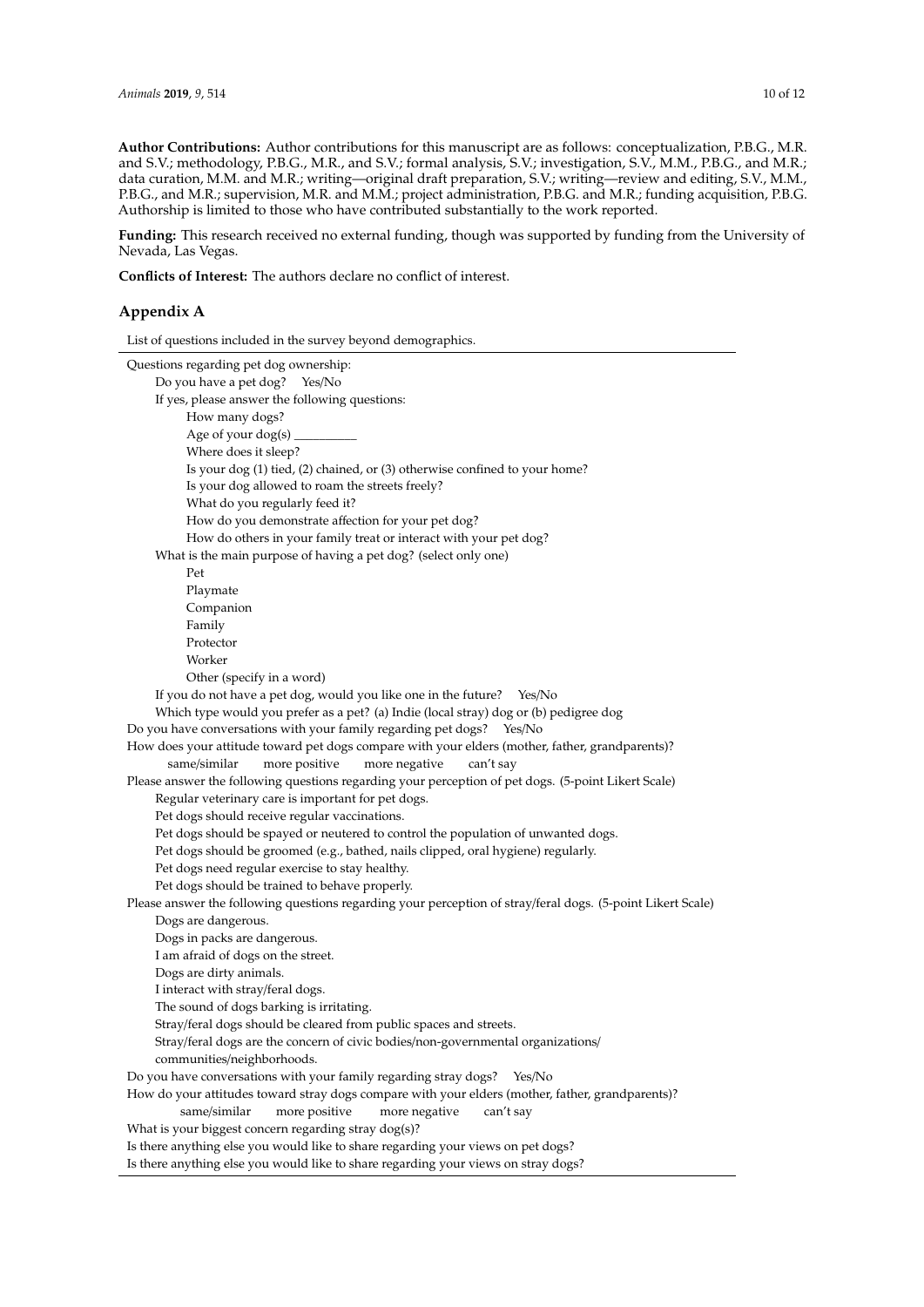### **References**

- <span id="page-11-0"></span>1. Gray, P.; Young, S. Human-pet dynamics in cross-cultural perspectives. *Anthrozoös* **2011**, *24*, 17–30. [\[CrossRef\]](http://dx.doi.org/10.2752/175303711X12923300467285)
- <span id="page-11-1"></span>2. Pet. In *Oxford Living Dictionaries*; (n.d.); Oxford University Press: Oxford, UK, 2019; Available online: https://[en.oxforddictionaries.com](https://en.oxforddictionaries.com/definition/pet)/definition/pet (accessed on 30 July 2019).
- <span id="page-11-2"></span>3. Coppinger, R.; Coppinger, L. *Dogs: A New Understanding of Canine Origin, Behavior, and Evolution*; University of Chicago Press: Chicago, IL, USA, 2001.
- <span id="page-11-3"></span>4. Bradshaw, J. *Dog Sense: How the New Science of Dog Behavior Can Make You a Better Friend to Your Pet*; Basic Books: New York, NY, USA, 2011.
- <span id="page-11-4"></span>5. Home, C.; Bhatnagar, Y.; Vanak, A. Canine Conundrum: Domestic Dogs as Invasive Species and Their Impacts on Wildlife in India. *Anim. Conserv.* **2018**, *21*, 275–282. [\[CrossRef\]](http://dx.doi.org/10.1111/acv.12389)
- <span id="page-11-5"></span>6. Tiwari, H.; Vanak, A.; O'Dea, M.; Roberston, I. Knowledge, Attitudes and Practices toward Dog-Bite Related Rabies in Para-Medical Staff at Rural Primary Health Centres in Baramati, Western India. *PLoS ONE* **2018**, *13*, e0207025. [\[CrossRef\]](http://dx.doi.org/10.1371/journal.pone.0207025) [\[PubMed\]](http://www.ncbi.nlm.nih.gov/pubmed/30444871)
- <span id="page-11-6"></span>7. Lesthaeghe, R. The Second Demographic Transition: A Concise Overview of Its Development. *Proc. Natl. Acad. Sci. USA* **2014**, *111*, 18112–18115. [\[CrossRef\]](http://dx.doi.org/10.1073/pnas.1420441111) [\[PubMed\]](http://www.ncbi.nlm.nih.gov/pubmed/25453112)
- <span id="page-11-7"></span>8. GDB 2017 Population and Fertility Collaborators. Population and Fertility by Age and Sex for 195 Countries and Territories, 1950–2017: A Systematic Analysis for the Global Burden of Disease Study 2017. *Glob. Health Metr. Lancet* **2018**, *392*, 1995–2051.
- <span id="page-11-8"></span>9. Blackstone, A. Doing Family without Having Kids. *Sociol. Compass* **2014**, *8*, 52–62. [\[CrossRef\]](http://dx.doi.org/10.1111/soc4.12102)
- <span id="page-11-24"></span>10. Volsche, S.; Gray, P.B. "Dog Moms" Use Authoritative Parenting Styles. *Hum. Anim. Interact. Bull.* **2016**, *4*, 1–16.
- <span id="page-11-25"></span>11. Volsche, S. Negotiated Bonds: The Practice of Childfree Pet Parenting. *Anthrozoös* **2018**, *31*, 367–377. [\[CrossRef\]](http://dx.doi.org/10.1080/08927936.2018.1455470)
- <span id="page-11-9"></span>12. Pirrone, F.; Pierantoni, L.; Mazzola, S.M.; Vigo, D.; Albertini, M. Owner and Animal Factors Predict the Incidence of, and Owner Reaction toward, Problematic Behaviors in Companion Dogs. *J. Vet. Behav.* **2015**, *10*, 295–301. [\[CrossRef\]](http://dx.doi.org/10.1016/j.jveb.2015.03.004)
- <span id="page-11-10"></span>13. Serpell, J. Human-Dog Relationships Worldwide. In Proceedings of the Expert Meeting on Dog Population Management, Banna, Italy, 15–19 March 2011.
- <span id="page-11-11"></span>14. Serpell, J. Factors Influencing Human Attitudes to Animals and Their Welfare. *Anim. Welf.* **2004**, *2004*, S145–S151.
- <span id="page-11-12"></span>15. Bradshaw, J. *The Animals among Us: How Pets Make Us Human*; Basic Books: New York, NY, USA, 2017.
- <span id="page-11-13"></span>16. Kotkin, J. *The Human City: Urbanism for the Rest of Us*; Agate Publishing: Evanston, IL, USA, 2016.
- <span id="page-11-14"></span>17. Pepper, A. Beyond Anthropocentrism: Cosmopolitanism and Nonhuman Animals. *Glob. Justice Theory Pract.* **2017**, *9*. [\[CrossRef\]](http://dx.doi.org/10.21248/gjn.9.2.114)
- <span id="page-11-15"></span>18. Podberscek, A. Good to Pet and Eat: The Keeping and Consuming of Dogs and Cats in South Korea. *J. Soc. Issues* **2009**, *65*, 615–632. [\[CrossRef\]](http://dx.doi.org/10.1111/j.1540-4560.2009.01616.x)
- <span id="page-11-16"></span>19. Su, B.; Koda, N.; Martens, P. How Japanese Companion Dog and Cat Owners' Degree of Attachment Relates to the Attribution of Emotions to Their Animals. *PLoS ONE* **2018**, *13*, e0190781. [\[CrossRef\]](http://dx.doi.org/10.1371/journal.pone.0190781)
- <span id="page-11-17"></span>20. Su, B.; Martens, P. Public Attitudes toward Animals and the Influential Factors in Contemporary China. *Anim. Welf.* **2017**, *26*, 239–247. [\[CrossRef\]](http://dx.doi.org/10.7120/09627286.26.2.239)
- <span id="page-11-18"></span>21. Herzog, H. Gender Differences in Human-Animal Interactions: A Review. *Anthrozoös* **2007**, *20*, 7–21. [\[CrossRef\]](http://dx.doi.org/10.2752/089279307780216687)
- <span id="page-11-19"></span>22. Cross, C.; Copping, L.; Campbell, A. Sex Differences in Impulsivity: A Meta-Analysis. *Psychol. Bull.* **2011**, *137*, 97–130. [\[CrossRef\]](http://dx.doi.org/10.1037/a0021591)
- <span id="page-11-20"></span>23. Blazina, C.; Kogan, L. Do Men Underreport and Mask Their Emotional Attachment to Animal Companions? The Influence of Precarious Masculinity on Men's Bonds with Their Dogs. *Anthrozoös* **2019**, *32*, 51–64. [\[CrossRef\]](http://dx.doi.org/10.1080/08927936.2019.1550281)
- <span id="page-11-21"></span>24. Menezes, R. Rabies in India. *Can. Med. Assoc. J.* **2008**, *178*, 564–566. [\[CrossRef\]](http://dx.doi.org/10.1503/cmaj.071488)
- <span id="page-11-22"></span>25. Animal Welfare Board of India (AWBI). Humane Education. 2018. Available online: http://[www.awbi.org](http://www.awbi.org/section/2/human-education/1)/ section/2/[human-education](http://www.awbi.org/section/2/human-education/1)/1 (accessed on 4 June 2018).
- <span id="page-11-23"></span>26. Arluke, A.; Atema, K. Roaming Dogs. In *The Oxford Handbook of Animal Studies*; Kalof, L., Ed.; Oxford University Press: New York, NY, USA, 2017; pp. 113–134.